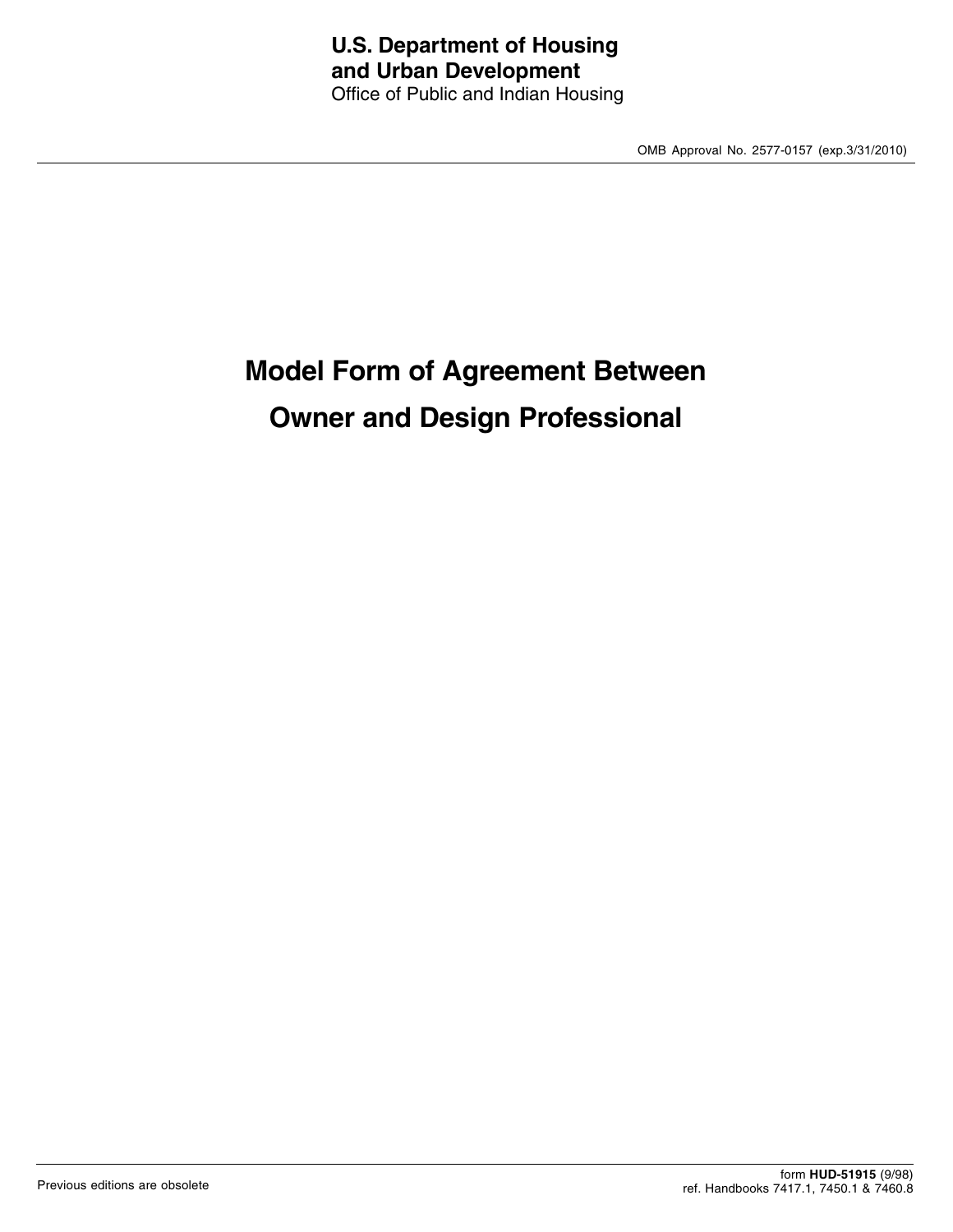# **Model Form of Agreement Between Owner and Design Professional**

Public reporting burden for this collection of information is estimated to average 3 hours per response, including the time for reviewing instructions, searching existing data sources, gathering and maintaining the data needed, and completing and reviewing the collection of information. This agency may not conduct or sponsor, and a person is not required to respond to, a collection of information unless that collecton displays a valid OMB control number.

These contracts between a HUD grantee (housing agency (HA)) and an architect/engineer (A/E) for design and construction services do not require either party to submit any materials to HUD. The forms provide a contractual agreement for the services to be provided by the A/E and establishes responsibilities of both parties pursuant to the contract. The regulatory authority is 24 CFR 85.36. These contractual agreements are required by Federal law or regulation pursuant to 24 CFR Part 85.36. Signing of the contracts is required to obtain or retain benefits. The contracts do not lend themselves to confidentiality.

| <b>Table of Contents</b>                                       | Page             |
|----------------------------------------------------------------|------------------|
| Introduction                                                   | З                |
| Article A: Services                                            | 4                |
| A. 1.0 Design Professional's Basic Services                    | 4                |
| A. 1.1 Areas of Professional's Basic Services                  | 4                |
| A. 1.2 Phases and Descriptions of Basic Services               | 4                |
| A. 1.2.1 Schematic Design/Preliminary Study Phase              | 4                |
| A. 1.2.2 Design Development Phase                              | 4                |
| A. 1.2.3 Bidding, Construction and Contract Document Phase     | 4                |
| A. 1.2.4 Bidding and Award Phase                               | 4                |
| A. 1.2.5 Construction Phase                                    | $\mathbf 5$      |
| A. 1.2.6 Post Completion/Warranty Phase                        | $\mathbf 5$      |
| A. 1.3 Time of Performance                                     | $\mathbf 5$      |
| A. 2.0 Design Professional's Additional Services               | $\mathbf 5$      |
| A. 2.1 Description of Additional Services                      | $\mathbf 5$      |
| A. 2.2 Written Addendum or Contract Amendment                  | 5                |
|                                                                |                  |
| Article B: Compensation and Payment                            | 6                |
| B. 1.0 Basic Services                                          | 6                |
| B. 1.1 Fixed Fee for Basic Services                            | $\,6$            |
| B. 1.2 Payment Schedule                                        | $\,6\,$          |
| B. 2.0 Reimbursables                                           | $\,6\,$          |
| B. 2.1 Reimbursable Expenses                                   | $\,6\,$          |
| B. 2.1.1 Travel Costs                                          | $\,6\,$          |
| B. 2.1.2 Long-Distance Telephone Costs                         | $\,6\,$          |
| B. 2.1.3 Delivery Costs                                        | $\,6\,$          |
| B. 2.1.4 Reproduction Costs                                    | $\,6\,$          |
| B. 2.1.5 Additional Reimbursables                              | $\,6\,$          |
| <b>B. 3.0 Additional Services</b>                              | $\,6$            |
| B. 3.1 Payment for Additional Services                         | $\,6$            |
| B. 4.0 Invoicing and Payments                                  | $\,6$            |
| Invoices<br>B. 4.1                                             | $\,6$            |
| B. 4.2<br>Time of Payment                                      | $\,6$            |
| Article C: Responsibilities                                    | 6                |
| C. 1.0 Design Professional's Responsibilities                  | 6                |
| C. 1.1 Basic Services                                          | 6                |
| C. 1.2 Additional Services                                     | 6                |
| C. 1.3 General Responsibilities                                | 6                |
| C. 1.4 Designing within Funding Limitations                    | $\overline{7}$   |
| C. 1.5 Compliance with Laws, Codes, Ordinances and Regulations | $\boldsymbol{7}$ |
| C. 1.6 Seal                                                    | $\overline{7}$   |
| C. 1.7 Attendance at Conferences                               | $\overline{7}$   |
| C. 2.0 Owner's Responsibilities                                | $\overline{7}$   |
| C. 2.1 Information                                             | $\overline{7}$   |
| C. 2.2 Notice of Defects                                       | $\overline{7}$   |
| C. 2.3 Contract Officer                                        | $\overline{7}$   |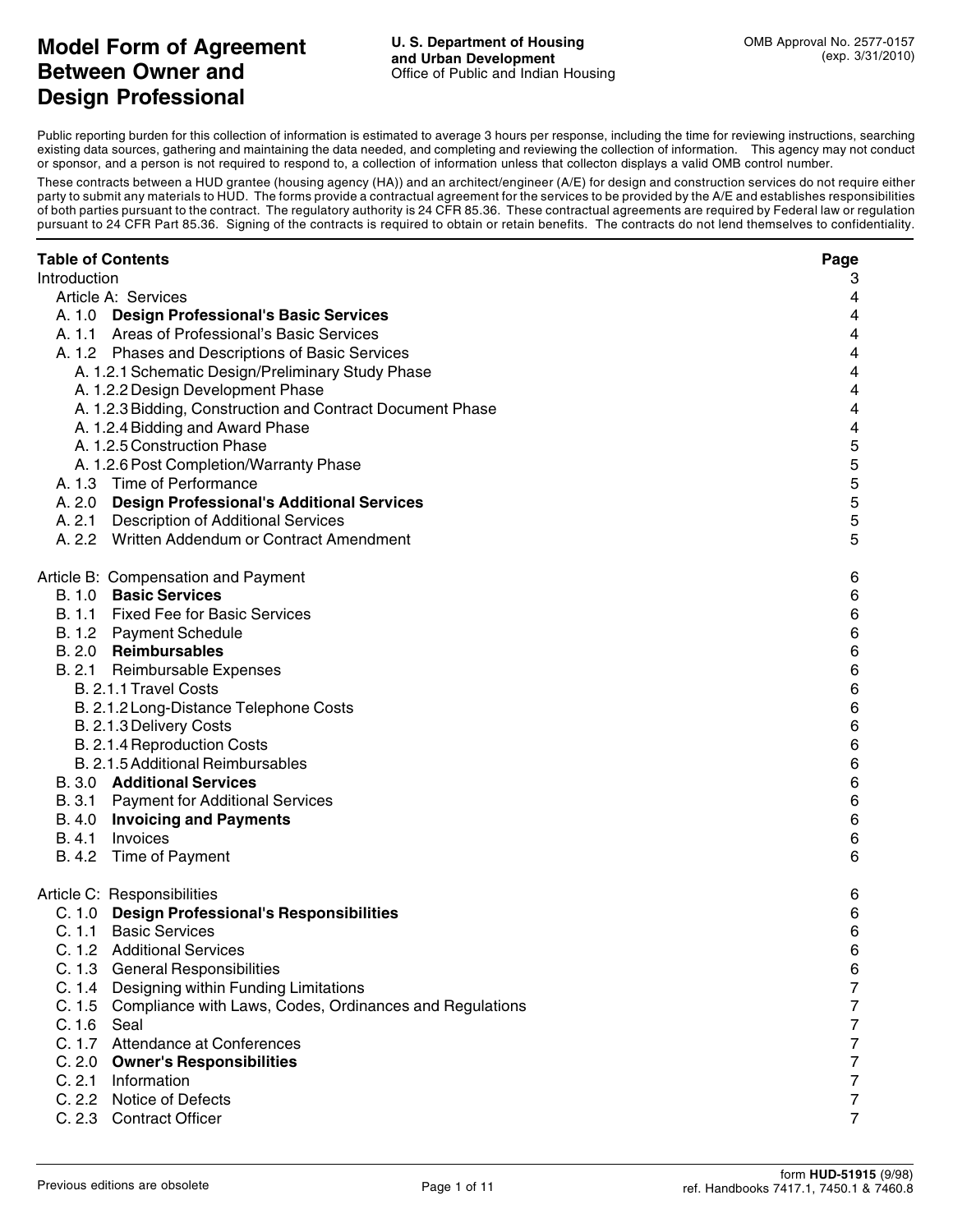|                   | C. 2.4 Duties to Furnish<br>C. 2.4.1 Survey and Property Restrictions                                         | $\overline{7}$<br>$\overline{7}$ |
|-------------------|---------------------------------------------------------------------------------------------------------------|----------------------------------|
|                   | C. 2.4.2 Existing Conditions                                                                                  | $\overline{7}$                   |
|                   | C. 2.4.3 Waivers                                                                                              | $\overline{7}$                   |
|                   | C. 2.4.4 Minimum Wage Rates                                                                                   | $\overline{7}$                   |
|                   | C. 2.4.5 Tests                                                                                                | $\overline{7}$                   |
|                   | C. 2.4.6 Contract Terms                                                                                       | $\overline{7}$                   |
|                   | Article D: Contract Administration                                                                            | 8                                |
|                   | D. 1.0 Prohibition of Assignment                                                                              | $\bf8$                           |
|                   | D. 1.1 Ownership of Documents                                                                                 | $\, 8$                           |
|                   | D. 1.2 Substitutions                                                                                          | $\bf 8$                          |
|                   | D. 1.3 Suspension                                                                                             | $\bf 8$                          |
|                   | D. 1.4 Subcontracts                                                                                           | $\bf 8$                          |
|                   | D. 1.5 Disputes                                                                                               | $\bf 8$                          |
|                   | D. 1.6 Terminations                                                                                           | $\bf 8$                          |
|                   | D. 1.7 Insurance                                                                                              | $\, 8$                           |
|                   | D. 1.8 Retention of Rights                                                                                    | 8                                |
|                   | Article E: Additional Requirements                                                                            | 8                                |
|                   | E. 1.0 Contract Provisions Required by Federal Law or                                                         |                                  |
|                   | Owner Contract with the U.S. Department of Housing and Urban Development                                      | 8                                |
|                   | E. 1.1 Contract Adjustments                                                                                   | $\,8\,$                          |
|                   | E. 1.2 Additional Services                                                                                    | $\boldsymbol{9}$                 |
|                   | E. 1.3 Restrictive Drawings and Specifications                                                                | $\boldsymbol{9}$                 |
|                   | E. 1.4 Design Certification                                                                                   | $\boldsymbol{9}$                 |
|                   | E. 1.5 Retention and Inspection of Records                                                                    | $\boldsymbol{9}$                 |
|                   | E. 1.6 Copyrights and Rights in Data                                                                          | $\boldsymbol{9}$                 |
|                   | E. 1.7 Conflicts of Interest                                                                                  | $\boldsymbol{9}$                 |
|                   | E. 1.8 Disputes                                                                                               | $\boldsymbol{9}$                 |
|                   | E. 1.9 Termination                                                                                            | $\boldsymbol{9}$                 |
|                   | E. 1.10 Interest of Members of Congress                                                                       | $\boldsymbol{9}$                 |
|                   | E. 1.11 Limitation of Payments to Influence Certain Federal Transactions                                      | 10                               |
|                   | E. 1.12 Employment, Training and Contracting Opportunities for Low income Persons, Section 3, HUD Act of 1968 | 10                               |
|                   | E. 1.13 Reserved                                                                                              | 10                               |
|                   | E. 1.14 Clean Air and Water (Applicable to Contracts in excess of \$100,000)                                  | 11                               |
|                   | E. 1.15 Energy Efficiency                                                                                     | 11                               |
|                   | E. 1.16 Prevailing Wages                                                                                      | 11                               |
|                   | E. 1.17 Non-applicability of Fair Housing Requirements in Indian Housing Authority Contracts                  | 11                               |
|                   | E. 1.18 Prohibition Against Liens                                                                             | 11                               |
|                   | Article F: Other Requirements (If any)                                                                        | 11                               |
|                   | <b>Execution of Agreement</b>                                                                                 | 11                               |
| Addendum (If any) |                                                                                                               | 1                                |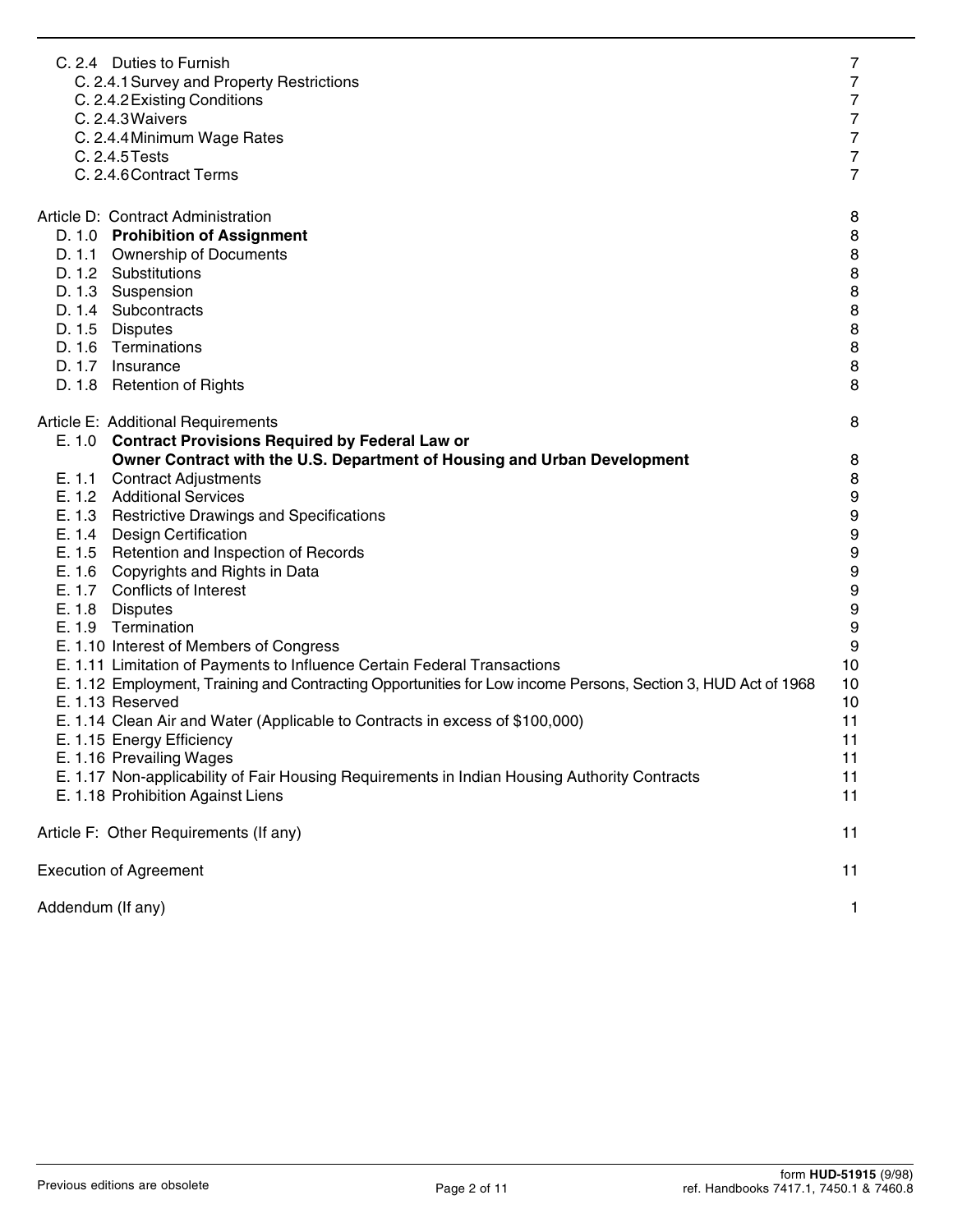# **Introduction to Agreement**

# **Agreement**

made as of the \_\_\_\_\_\_\_\_\_\_\_\_\_ day of \_\_\_\_\_\_\_\_\_\_\_\_\_\_\_\_ in the year (yyyy) of \_\_\_\_\_\_

Between the **Owner** (Name & Address)

and the **Design Professional** (Name, Address and Discipline)

For the following **Project** (Include detailed description of Project, Location, Address, Scope and Program Designation)

The Owner and Design Professional agree as set forth below.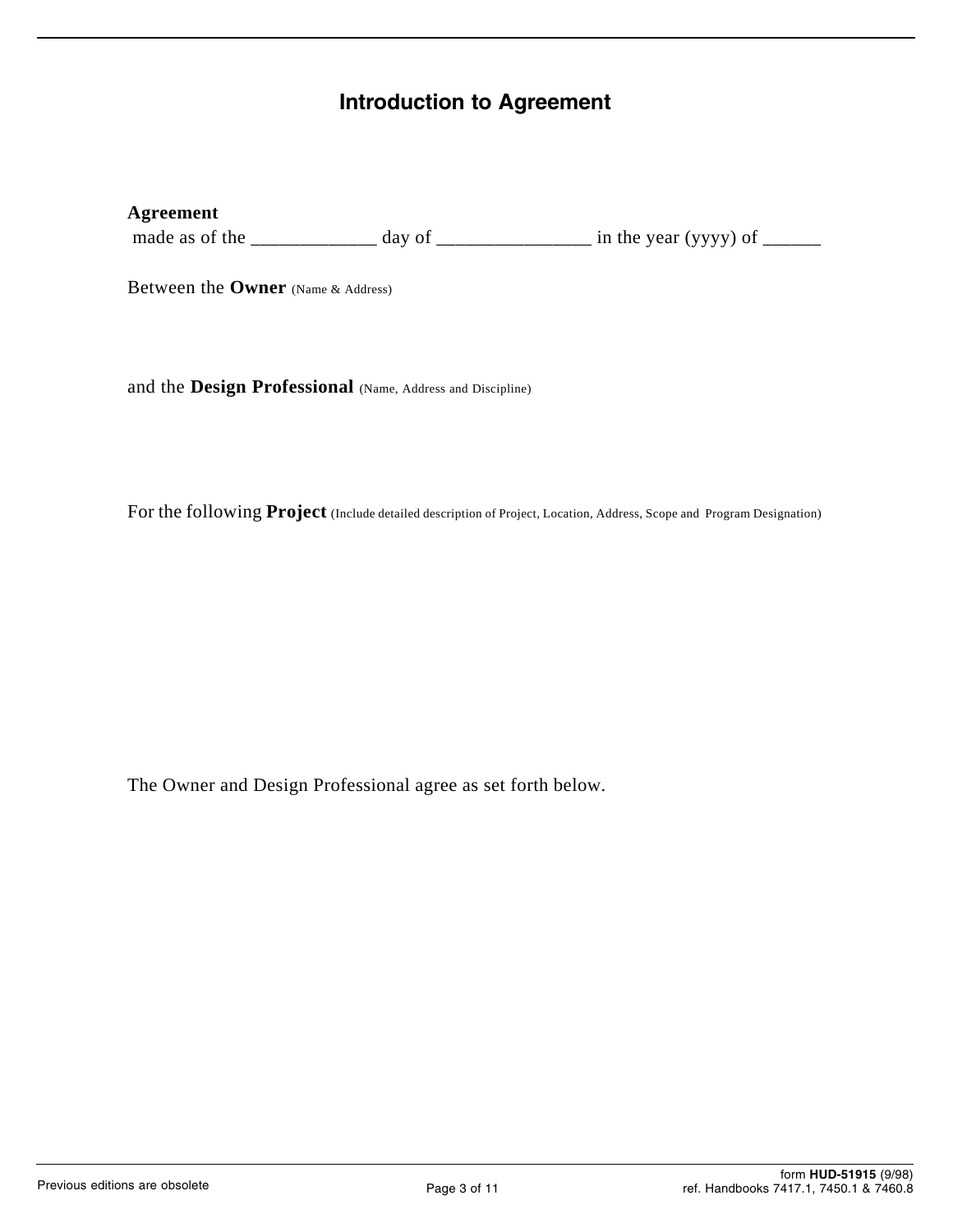#### **Article A: Services**

A 1.0 Design Professional's Basic Services

A. 1.1 Areas of Professional's Basic Services. Unless revised in a written addendum or amendment to this Agreement, in planning, designing and administering construction or rehabilitation of the Project, the Design Professional shall provide the Owner with professional services in the following areas:

- o Architecture
- o Site Planning
- o Structural Engineering
- o Mechanical Engineering
- o Electrical Engineering
- o Civil Engineering
- o Landscape Architecture
- o Cost Estimating
- o Construction Contract Administration

A 1.2 Phases and Descriptions of Basic Services.

A. 1.2.1 Schematic Design/Preliminary Study Phase. After receipt of a Notice to Proceed from the Owner, the Design Professional shall prepare and deliver Schematic Design/Preliminary Study Documents. These documents shall consist of a presentation of the complete concept of the Project, including all major elements of the building(s), and site design(s), planned to promote economy both in construction and in administration and to comply with current program and cost limitations. The Design Professional shall revise these documents consistent with the requirements and criteria established by the Owner to secure the Owner's written approval. Additionally, the Design Professional shall make an independent assessment of the accuracy of the information provided by the Owner concerning existing conditions. Documents in this phase shall include:

- o Site plan(s)
- o Schedule of building types, unit distribution and bedroom count
- o Scale plan of all buildings, and typical dwelling units
- o Wall sections and elevations
- o Outline specifications
- o Preliminary construction cost estimates
- o Project specific analysis of codes, ordinances and regulations
- o Three dimensional line drawings

A. 1.2.2 Design Development Phase. After receipt of written approval of Schematic Design/Preliminary Study Documents, the Design Professional shall prepare and submit to the Owner Design Development Documents. The Design Professional shall revise these documents consistent with the requirements and criteria established by the Owner to secure the Owner's written approval. These documents shall include the following:

- o Drawings sufficient to fix and illustrate project scope and character in all essential design elements
- o Outline specifications
- o Cost estimates and analysis
- o Recommendations for phasing of construction
- o Site plan(s)
- o Landscape plan
- o Floor plans
- o Elevations, building and wall sections
- o Updated three dimensional line drawings
- o Engineering drawings

A. 1.2.3 Bidding, Construction and Contract Document Phase. After receipt of the Owner's written approval of Design Development Documents, the Design Professional shall prepare Construction Documents. After consultation with the Owner and Owner's attorney, if requested by the owner, the Design Professional shall also prepare and assemble all bidding and contract documents. The Design Professional shall revise these Bidding, Construction and Contract documents consistent with the requirements and criteria established by the Owner to secure the Owner's written approval. They shall, include in a detailed, manner all work to be performed; all material; workmanship; finishes and equipment required for the architectural, structural, mechanical, electrical, and site work; survey maps furnished by Owner; and direct reproduction of any logs and subsurface soil investigations. These documents shall include:

- o Solicitation for Bids
- o Form of Contract
- o Special Conditions
- o General Conditions
- o Technical Specifications
- o Plans and drawings
- o Updated cost estimates

A. 1.2.4 Bidding and Award Phase. After written approval of Bidding, Construction and Contract Documents from the Owner, the Design Professional shall assist in administering the bidding and award of the Construction Contract. This shall include:

- o Responding to inquires
- o Drafting and issuing addendum approved by Owner
- o Attending prebid conference(s)
- o Attending public bid openings
- o Reviewing and tabulating bids
- o Recommending list of eligible bids
- o Recommending award
- o Altering drawings and specifications as often as required to award within the Estimated Construction Contract Cost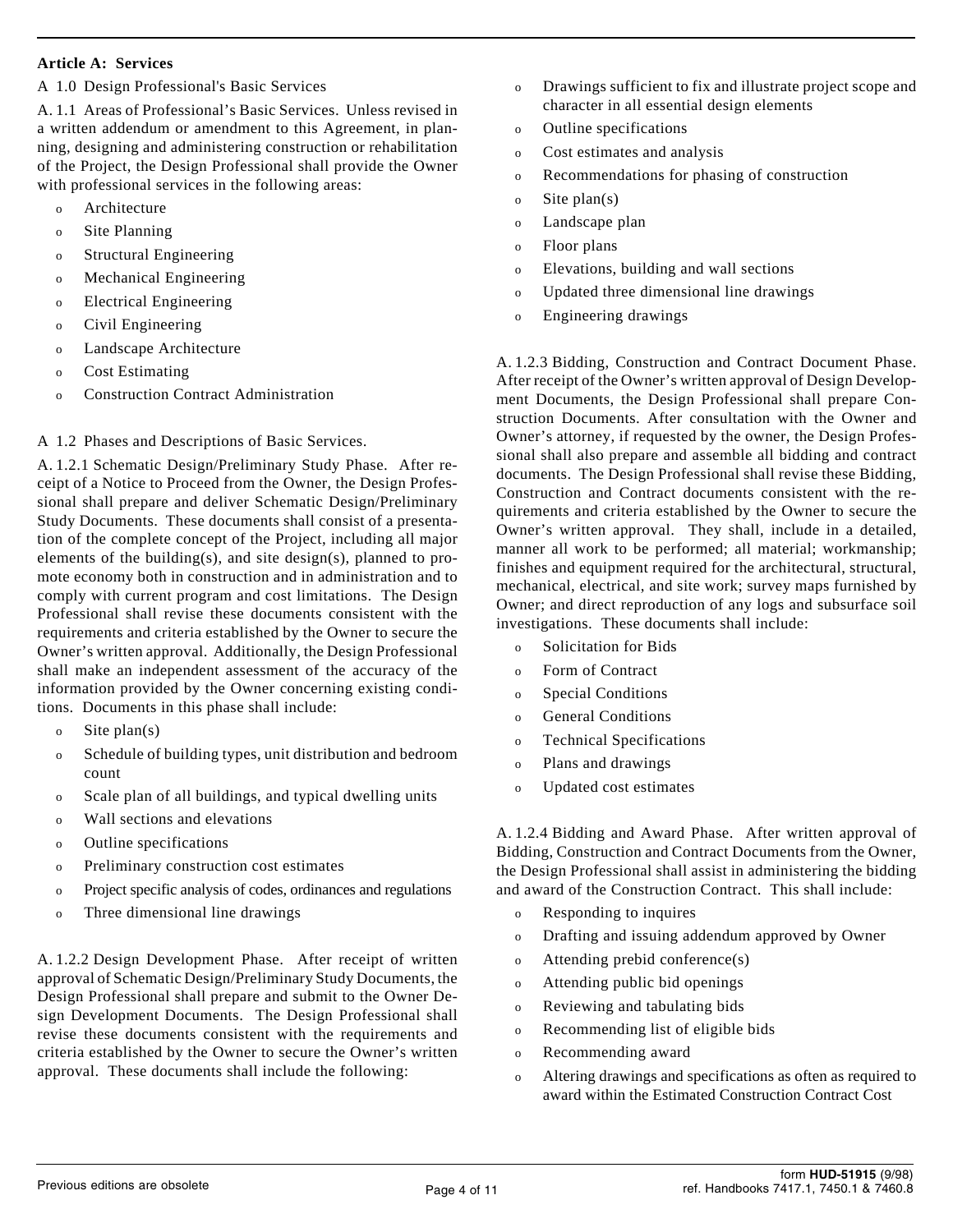A. 1.2.5 Construction Phase. After execution of the Construction Contract, the Design Professional shall in a prompt and timely manner administer the Construction Contract and all work required by the Bidding, Construction and Contract Documents. The Design Professional shall endeavor to protect the Owner against defects and deficiencies in the execution and performance of the work. The Design Professional shall:

- o Administer the Construction Contract.
- o Conduct pre-construction conference and attend dispute resolution conferences and other meetings when requested by the Owner.
- o Review and approve contractor's shop drawings and other submittals for conformance to the requirements of the contract documents.
- o At the Owner's written request, and as Additional Service, procure testing from qualified parties.
- o Monitor the quality and progress of the work and furnish a written field report  $\Box$  weekly,  $\Box$  semi monthly,  $\Box$  monthly, or  $\Box$ \_\_\_\_\_\_\_\_\_\_\_\_\_\_\_\_\_\_\_. This service shall be limited to a period amounting to 110% of the construction period as originally established under the construction contract unless construction has been delayed due to the Design professional's failure to properly perform its duties and responsibilities. The Owner may direct additional monitoring but only as Additional Services.
- o Require any sub-consultant to provide the services listed in this section where and as applicable and to visit the Project during the time that construction is occurring on the portion of the work related to its discipline and report in writing to the Design Professional.
- o Review, approve and submit to Owner the Contractor Requests for Payment.
- o Conduct all job meetings and record action in a set of minutes which are to be provided to the Owner.
- o Make modifications to Construction Contract Documents to correct errors, clarify intent or to accommodate change orders.
- o Make recommendations to Owner for solutions to special problems or changes necessitated by conditions encountered in the course of construction.
- o Promptly notify Owner in writing of any defects or deficiencies in the work or of any matter of dispute with the Contractor.
- Negotiate, prepare cost or price analysis for and countersign change orders.
- o Prepare written punch list, certificates of completion and other necessary construction close out documents.
- o Prepare a set of reproducible record prints of Drawings showing significant changes in the work made during construction, including the locations of underground utilities and appurtenances referenced to permanent surface improvements, based on marked-up prints, drawings and other data furnished by the contractor to the Design Professional.

A. 1.2.6 Post Completion/Warranty Phase. After execution of the Certificate of Completion by the Owner, the Design Professional shall:

- o Consult with and make recommendations to Owner during warranties regarding construction, and equipment warranties.
- o Perform an inspection of construction work, material, systems and equipment no earlier than nine months and no later than ten months after completion of the construction contract and make a written report to the Owner. At the Owner's request, and by Amendment to the Additional Services section of this contract, conduct additional warranty inspections as Additional Services.
- o Advise and assist Owner in construction matters for a period up to eighteen months after completion of the project, but such assistance is not to exceed forty hours of service and one nonwarranty trip away from the place of business of the Design Professional.

A. 1.3 Time of Performance. The Design Professional's schedule for preparing, delivering and obtaining Owner's approval for Basic Services shall be as follows:

- o Schematic Design/Preliminary Study Documents within \_\_\_\_\_\_\_ calendar days for the date of the receipt of a Notice to Proceed.
- o Design Development Documents within \_\_\_\_\_\_\_\_ calendar days from the date of receipt of written approval by the Owner of Schematic Design/Preliminary Study documents.
- o Bidding, Construction and Contract Documents within \_calendar days from the date of receipt of written approval by the Owner of Design Development Documents.

# A. 2.0 Design Professional's Additional Services

A. 2.1 Description of Additional Services. Additional Services are all those services provided by the Design Professional on the Project for the Owner that are not defined as Basic Services in Article A, Section 1.2 or otherwise required to be performed by the Design Professional under this Agreement. They include major revisions in the scope of work of previously approved drawings, specifications and other documents due to causes beyond the control of the Design Professional and not due to any errors, omissions, or failures on the part of the Design Professional to carry out obligations otherwise set out in this Agreement.

A. 2.2 Written Addendum or Contract Amendment. All additional services not already expressly required by this agreement shall be agreed to through either a written addendum or amendment to this Agreement.

# **Article B: Compensation and Payment**

#### B. 1.0 Basic Services

B. 1.1 Fixed Fee for Basic Services. The Owner will pay the Design Professional for Basic Services performed as defined by A.1.2, a Fixed Fee (stipulated sum) of \$

plus Reimbursable Expenses identified in Article B.2.0. Such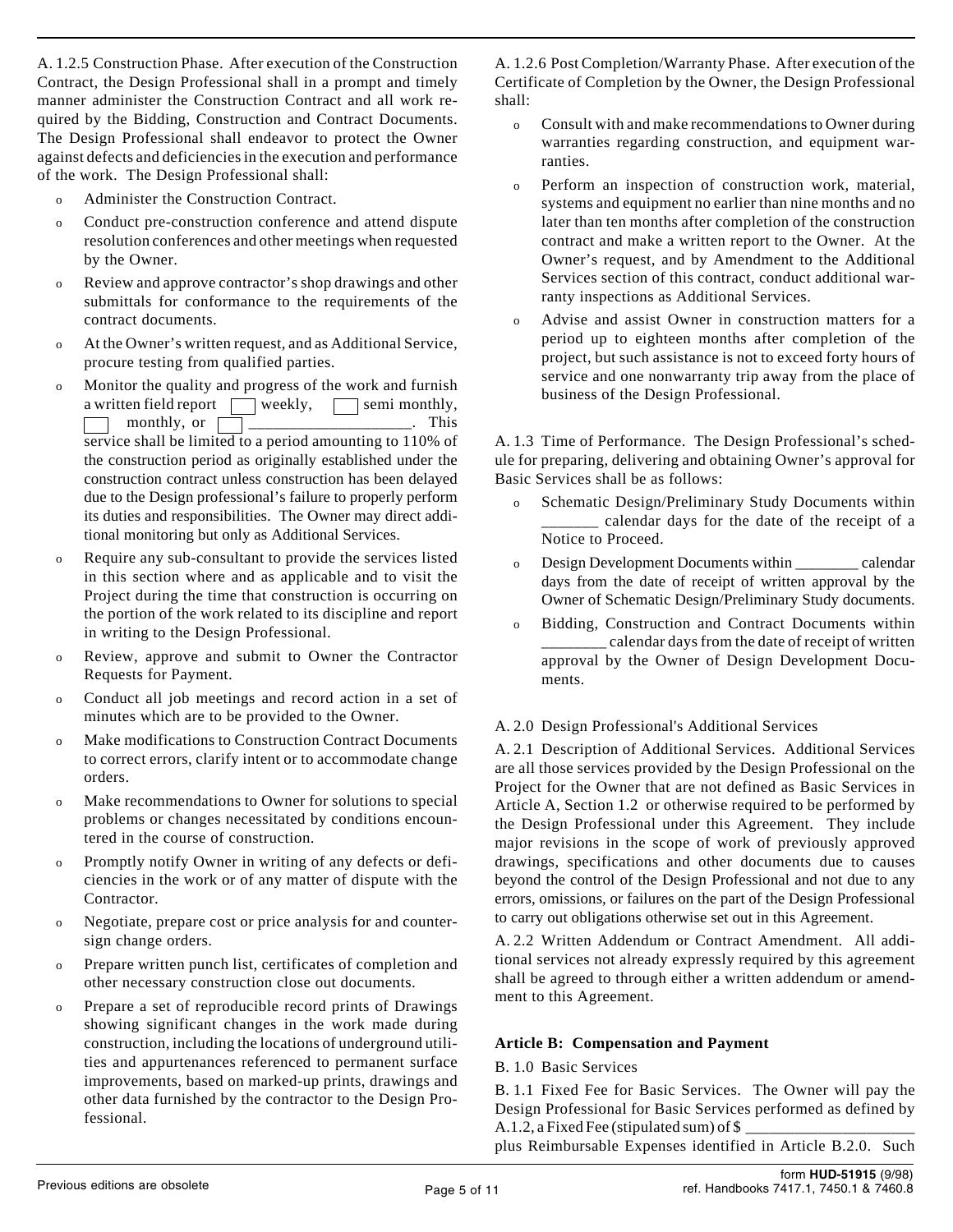payment shall be compensation for all Basic Services required, performed, or accepted under this Contract.

B. 1.2 Payment Schedule. Progress payments for Basic Services for each phase of work shall be made in proportion to services performed as follows:

| Phase                                              |   | Amount |
|----------------------------------------------------|---|--------|
| Schematic Design/Preliminary Study Phase \$        |   |        |
| Design Development Phase                           |   |        |
| Bidding, Construction & Contract Document Phase \$ |   |        |
| Bidding & Award Phase                              | S |        |
| <b>Construction Phase</b>                          | S |        |
| Post Completion/Warranty Phase                     | S |        |
| <b>Total Basic Services</b>                        |   |        |

#### B. 2.0 Reimbursables

B. 2.1 Reimbursable Expenses. The Owner will pay the Design Professional for the Reimbursable Expenses listed below up to a Maximum Amount of \$ \_\_\_\_\_\_\_\_\_\_\_\_\_\_\_\_\_\_\_\_\_. Reimbursable Expenses are in addition to the Fixed Fee for Basic Services and are for certain actual expenses incurred by the Design Professional in connection with the Project as enumerated below.

B. 2.1.1 Travel Costs. The reasonable expense of travel costs incurred by the Design Professional when requested by Owner to travel to a location that lies outside of a 45 mile radius of either the Project site, Design Professional's office (s), and Owner's office.

B. 2.1.2 Long Distance Telephone Costs. Long distance telephone calls and long distance telefax costs.

B. 2.1.3 Delivery Costs. Courier services and overnight delivery costs.

B. 2.1.4 Reproduction Costs. Reproduction and postage costs of required drawings, specifications, Bidding and Contract documents, excluding the cost of reproductions for the Design Professional or Subcontractor's own use.

B. 2.1.5 Additional Reimbursables. The Design Professional and Owner may agree in an addendum or amendment to this Agreement to include certain other expenses not enumerated above as Reimbursable Expenses. These Reimbursables shall not be limited by the Maximum Amount agreed to above. A separate Maximum Amount for these Reimbursables shall be established.

# B .3.0 Additional Services

B. 3.1 Payment for Additional Services. The Owner will pay the Design Professional only for Additional Services agreed to in an addendum or amendment to this Agreement executed by the Owner and the Design Professional pursuant to A.2. Payment for all such Additional Services shall be in an amount and upon the terms set out in such amendment or addendum and agreed upon by the parties. Each such amendment or addendum shall provide for a fixed price or, where payment for such Additional Services is to be on an hourly basis or other unit pricing method, for a

maximum amount; each such amendment or addendum shall also provide for a method of payment, including, at a minimum, whether payment will be made in partial payments or in lump sum and whether it will be based upon percentage of completion or services billed for.

B. 4.0 Invoicing and Payments

B. 4.1 Invoices. All payments shall require a written invoice from the Design Professional. Invoices shall be made no more frequently than on a monthly basis. Payments for Basic Services shall be in proportion to services completed within each phase of work. When requesting such payment, the invoice shall identify the phase and the portion completed. All invoices shall state the Agreement, name and address to which payment shall be made, the services completed and the dates of completion, and whether the invoice requests payment for Basic Services, Reimbursable or Additional Services. Invoices seeking payment for Reimbursable or Additional Services must provide detailed documentation.

B. 4.2 Time of Payment. Upon the Design Professional's proper submission of invoices for work performed or reimbursable expenses, the Owner shall review and, if the work is in conformance with the terms of the Agreement, make payment within thirty days of the Owner's receipt of the invoice.

#### **Article C: Responsibilities**

C. 1.0 Design Professional's Responsibilities

C. 1.1 Basic Services. The Design Professionals shall provide the Basic Service set out in Article A.1.0.

C. 1.2 Additional Services. When required under this Agreement or agreed to as set out in A.2.0, the Design Professional shall provide Additional Services on the Project.

C. 1.3 General Responsibilities. The Design Professional shall be responsible for the professional quality, technical accuracy, and coordination of all designs, drawings, specifications, and other services, furnished by the Design Professional under this Agreement. The Owner's review, approval, acceptance of, or payment for Design Professional services shall not be construed as a waiver of any rights under this Agreement or of any cause of action for damages caused by Design Professional's negligent performance under this Agreement. Furthermore, this Agreement does not restrict or limit any rights or remedies otherwise afforded the Owner or Design Professional by law.

C. 1.4 Designing Within Funding Limitations. The Design Professional shall perform services required under this Contract in such a manner so as to cause an award of a Construction Contract(s) that does not exceed (1) \$ \_\_\_\_\_\_\_\_\_\_\_\_\_\_\_\_\_\_\_\_\_\_ or (2) an amount to be provided by the Owner in writing to the Design Professional prior to the commencement of Design Professional services. This fixed limit shall be called the Maximum Construction Contract Cost. The amount may be increased by the Owner, but only with written notice to the Design Professional. If the increase results in a change to the scope of work, an amendment to this Agreement will be required. The Design Professional and the Owner may mutually agree to decrease the Maximum Construction Contract Cost, but only by signing a written amendment to this Agreement. Should bids for the Construction Contract(s) exceed the Maximum Construction Contract Cost, the Owner has the right to require the Design Profes-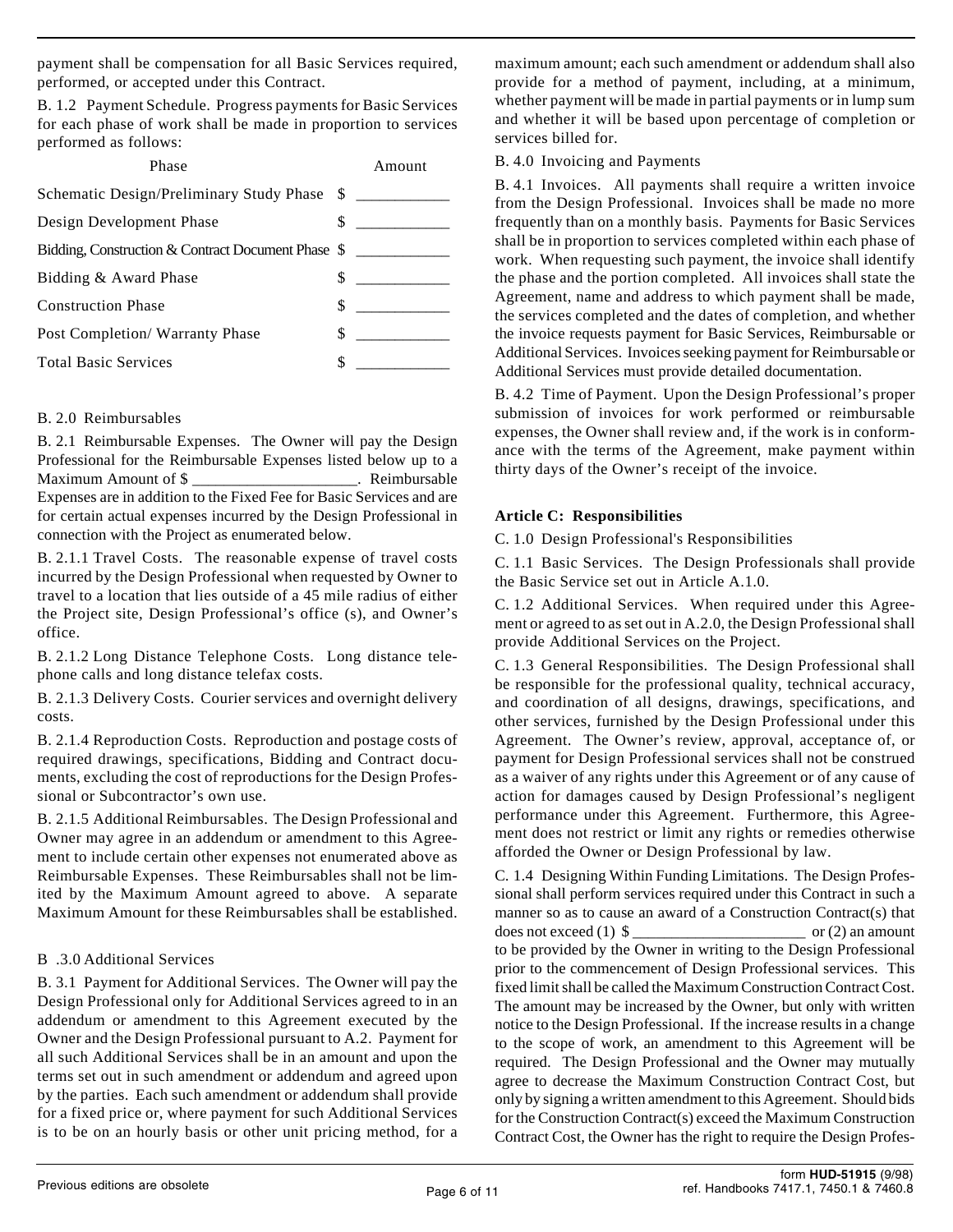sional to perform redesigns, rebids and other services necessary to cause an award of the Construction Contract within the Maximum Construction Contract Cost without additional compensation or reimbursement.

C. 1.5 Compliance with Laws, Codes, Ordinances and Regulations. The Design Professional shall perform services that conform to all applicable Federal, State and local laws, codes, ordinances and regulations except as modified by any waivers which may be obtained with the approval of the Owner. If the Project is within an Indian reservation, tribal laws, codes and regulations shall be substituted for state and local laws, codes, ordinances and regulations. However, on such a Native American Projects, the Owner may additionally designate that some or all state and local codes shall apply. In some of these circumstances, a model national building code may be selected by the Indian or Native American Owner. The Design Professional shall certify that Contract Documents will conform to all applicable laws, codes, ordinances and regulations. The Design Professional shall prepare all construction documents required for approval by all governmental agencies having jurisdiction over the project. The Design professional shall make all changes in the Bidding and Construction Documents necessary to obtain governmental approval without additional compensation or reimbursement, except in the following situations. If subsequent to the date the Owner issues a notice to proceed, revisions are made to applicable codes or non-federal regulations, the Design Professional shall be entitled to additional compensation and reimbursements for any additional cost resulting from such changes. The Design Professional, however, is obligated to notify the Owner of all significant code or regulatory changes within sixty (60) days of their change, and such notification shall be required in order for the Design Professional to be entitled to any additional compensation or reimbursement.

C. 1.6 Seal. Licensed Design Professionals shall affix their seals and signatures to drawings and specifications produced under this Agreement when required by law or when the project is located on an Indian Reservation.

C. 1.7 Attendance at Conferences. The Design Professional or designated representative shall attend project conferences and meetings involving matters related to basic services covered under this contract. Attendance at community wide meetings shall be considered an additional service.

# C. 2.0 Owner's Responsibilities

C. 2.1 Information. The Owner shall provide information regarding requirements for the project, including a program that shall set forth the Owner's objectives and schedule. The Owner shall also establish and update the Maximum Construction Cost. This shall include the Owner's giving notice of work to be performed by the Owner or others and not included in the Construction Contract for the Project. The Design Professional, however, shall be responsible to ascertain and know federal requirements and limitations placed on the Project.

C. 2.2 Notice of Defects. If the Owner observes or otherwise becomes aware of any fault or defect in the construction of the project or nonconformance with the Construction Contract, the Owner shall give prompt written notice of those faults, defects or nonconformance to the Design Professional.

C.2.3 Contract Officer. The Owner shall designate a Contract Officer authorized to act on its behalf with respect to the design and construction of the Project. The Contract Officer shall examine documents submitted by the Design Professional and shall promptly render decisions pertaining to those documents so as to avoid unreasonably delaying the progress of the Design Professional's work.

C. 2.4 Duties to Furnish. The Owner shall provide the Design Professional the items listed below.

C. 2.4.1 Survey and Property Restrictions. The Owner shall furnish topographic, property line and utility information as and where required. The Owner may at its election require the Design Professional to furnish any of these items as an Additional Service.

C. 2.4.2 Existing Conditions. The Owner shall provide the Design Professional any available "as built" drawings of buildings or properties, architect surveys, test reports, and any other written information that it may have in its possession and that it might reasonably assume affects the work.

C. 2.4.3 Waivers. The Owner shall provide the Design Professional information it may have obtained on any waivers of local codes, ordinances, or regulations or standards affecting the design of the Project.

C. 2.4.4 Minimum Wage Rates. The Owner shall furnish the Design Professional the schedule of minimum wage rates approved by the U.S. Secretary of Labor for inclusion in the solicitation and Contract Documents.

C. 2.4.5 Tests. When expressly agreed to in writing by both the Owner and the Design Professional, the Owner shall furnish the Design Professional all necessary structural, mechanical, chemical or other laboratory tests, inspections and reports required for the Project.

C. 2.4.6 Contract Terms. The Owner or its legal counsel may provide the Design Professional text to be incorporated into Bidding and Construction Contract Documents.

# **Article D: Contract Administration**

D. 1.0 Prohibition of Assignment. The Design Professional shall not assign, subcontract, or transfer any services, obligations, or interest in this Agreement without the prior written consent of the Owner. Such consent shall not unreasonably be withheld when such assignment is for financing the Design Professional's performance.

D. 1.1 Ownership of Documents. All drawings, specifications, studies and other materials prepared under this contract shall be the property of the Owner and at the termination or completion of the Design Professional's services shall be promptly delivered to the Owner. The Design Professional shall have no claim for further employment or additional compensation as a result of exercise by the Owner of its full rights of ownership. It is understood, however, that the Design Professional does not represent such data to be suitable for re-use on any other project or for any other purpose. If the Owner re-uses the subject data without the Design Professional's written verification, such reuse will be at the sole risk of the Owner without liability to the Design Professional.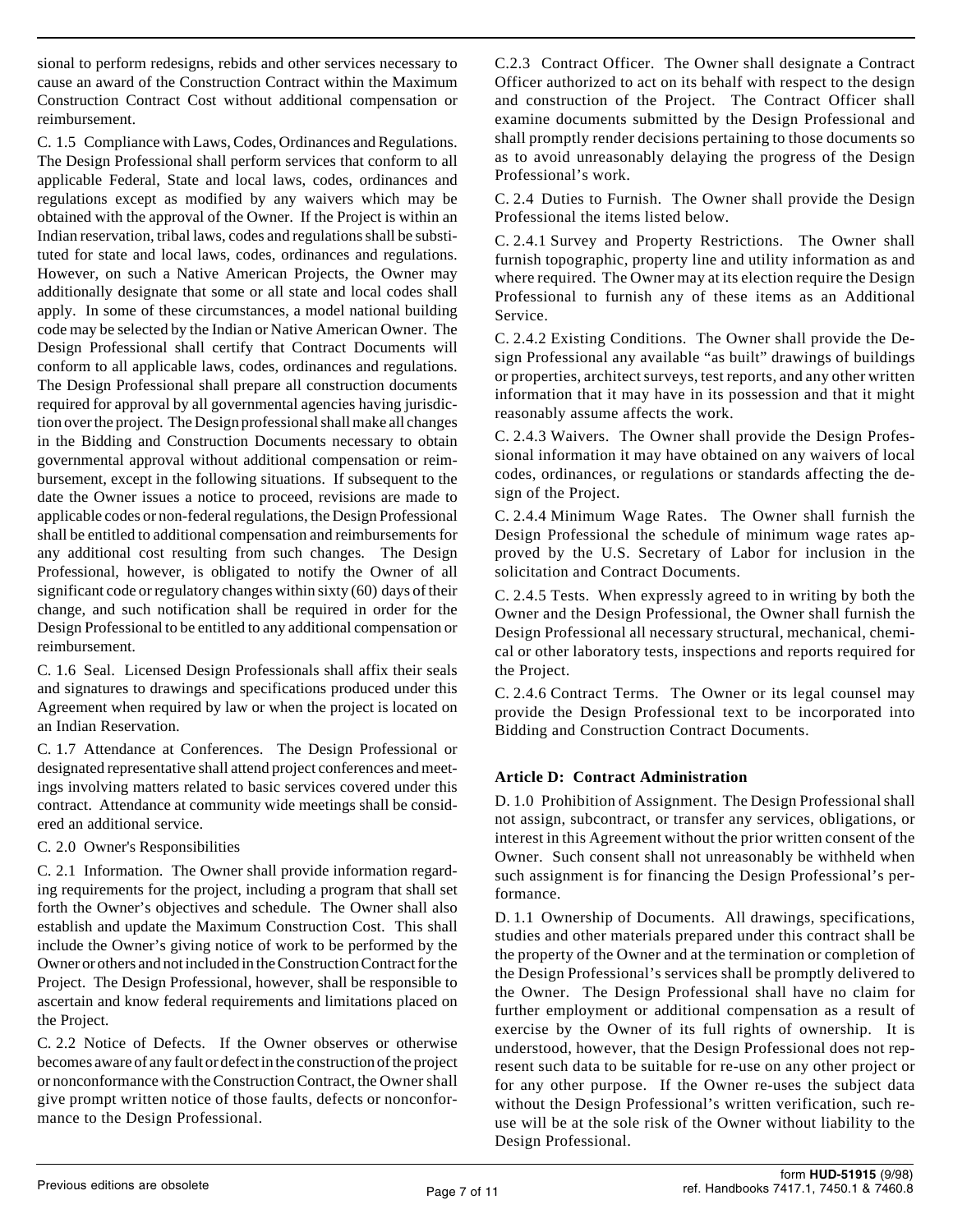#### D. 1.2 Substitutions.

A. The Design Professional shall identify in writing principals and professional level employees and shall not substitute or replace principals or professional level employees without the prior approval of the Owner which shall not unreasonably be withheld.

B. The Design Professional's personnel identified below are considered to be essential to the work effort. Prior to diverting or substituting any of the specified individuals, the Design Professional shall notify the Owner reasonably in advance and shall submit justification, including proposed substitutions, in sufficient detail to permit evaluation of the impact on the contract. No diversion or substitution of such key personnel shall be made by the Design professional without the prior written consent of the Owner.

\_\_\_\_\_\_\_\_\_\_\_\_\_\_\_\_\_\_\_\_\_\_\_\_\_\_\_\_\_\_\_\_\_\_\_\_\_\_\_\_\_\_\_\_\_\_\_\_\_\_\_\_ \_\_\_\_\_\_\_\_\_\_\_\_\_\_\_\_\_\_\_\_\_\_\_\_\_\_\_\_\_\_\_\_\_\_\_\_\_\_\_\_\_\_\_\_\_\_\_\_\_\_\_\_ \_\_\_\_\_\_\_\_\_\_\_\_\_\_\_\_\_\_\_\_\_\_\_\_\_\_\_\_\_\_\_\_\_\_\_\_\_\_\_\_\_\_\_\_\_\_\_\_\_\_\_\_ \_\_\_\_\_\_\_\_\_\_\_\_\_\_\_\_\_\_\_\_\_\_\_\_\_\_\_\_\_\_\_\_\_\_\_\_\_\_\_\_\_\_\_\_\_\_\_\_\_\_\_\_ \_\_\_\_\_\_\_\_\_\_\_\_\_\_\_\_\_\_\_\_\_\_\_\_\_\_\_\_\_\_\_\_\_\_\_\_\_\_\_\_\_\_\_\_\_\_\_\_\_\_\_\_

D. 1.3 Suspension. The Owner may give written notice to the Design Professional to suspend work on the project or any part thereof. The Owner shall not be obligated to consider a claim for additional compensation if the Design Professional is given written notice to resume work within 120 calendar days. If notice to resume work is not given within 120 calendar days, the Design Professional shall be entitled to an equitable adjustment in compensation.

D. 1.4 Subcontracts. The Design Professional will cause all applicable provisions of this Agreement to be inserted in all its subcontracts.

D. 1.5 Disputes. In the event of a dispute arising under this Agreement, the Design Professional shall notify the Owner promptly in writing and submit its claim in a timely manner. The Owner shall respond to the claim in writing in a timely manner. The Design Professional shall proceed with its work hereunder in compliance with the instructions of the Owner, but such compliance shall not be a waiver of the Design Professional's rights to make such a claim. Any dispute not resolved by this procedure may be determined by a court of competent jurisdiction or by consent of the Owner and Design Professional by other dispute resolution methods.

D. 1.6 Termination. The Owner may terminate this Agreement for the Owner's convenience or for failure of the Design Professional to fulfill contract obligations. The Owner shall terminate by delivering to the Design Professional a Notice of Termination specifying the reason therefore and the effective date of termination. Upon receipt of such notice, the Design Professional shall immediately discontinue all services affected and deliver to the Owner all information, reports, papers, and other materials accumulated or generated in performing this contract whether completed or in process. If the termination is for convenience of the Owner, the Owner shall be liable only for payment for accepted services rendered before the effective date of termination.

D. 1.7 Insurance. The Design professional shall carry Commercial or Comprehensive General Liability Insurance, Professional Liability Insurance (for a period extending two years past the date of completion of construction), and other insurance as are required by law, all in minimum amounts as set forth below. The Design Professional shall furnish the Owner certificates of insurance and they shall state that a thirty day notice of prior cancellation or change will be provided to the Owner. Additionally, the Owner shall be an additional insured on all Commercial or Comprehensive General liability policies.

\_\_\_\_\_\_\_\_\_\_\_\_\_\_\_\_\_\_\_\_\_\_\_\_\_\_\_\_\_\_\_\_\_\_\_\_\_\_\_\_\_\_\_\_\_\_\_\_\_\_\_\_ \_\_\_\_\_\_\_\_\_\_\_\_\_\_\_\_\_\_\_\_\_\_\_\_\_\_\_\_\_\_\_\_\_\_\_\_\_\_\_\_\_\_\_\_\_\_\_\_\_\_\_\_ \_\_\_\_\_\_\_\_\_\_\_\_\_\_\_\_\_\_\_\_\_\_\_\_\_\_\_\_\_\_\_\_\_\_\_\_\_\_\_\_\_\_\_\_\_\_\_\_\_\_\_\_ \_\_\_\_\_\_\_\_\_\_\_\_\_\_\_\_\_\_\_\_\_\_\_\_\_\_\_\_\_\_\_\_\_\_\_\_\_\_\_\_\_\_\_\_\_\_\_\_\_\_\_\_

Insurance Limits or Amount

D. 1.8 Retention of Rights. Neither the Owner's review, approval or acceptance of, nor payment for, the services required under this contract shall be construed to operate as a waiver of any rights under this contract or of any cause of action arising out of the performance of this contract, and the Design Professional shall be and remain liable to the Owner in accordance with the applicable law for all damages to the Owner caused by the Design professional 's negligent performance of any of the services furnished under this contract.

#### **Article E: Additional Requirements**

E. 1.0 Contract Provisions Required by Federal Law or Owner Contract with the U.S. Department of Housing and Urban Development (HUD).

E. 1.1 Contract Adjustments. Notwithstanding any other term or condition of this Agreement, any settlement or equitable adjustment due to termination, suspension or delays by the Owner shall be negotiated based on the cost principles stated at 48 CFR Subpart 31.2 and conform to the Contract pricing provisions of 24 CFR 85.36 (f).

E. 1.2 Additional Services. The Owner shall perform a cost or price analysis as required by 24 CFR 85.36 (f) prior to the issuance of a contract modification/amendment for Additional Services. Such Additional Services shall be within the general scope of services covered by this Agreement. The Design Professional shall provide supporting cost information in sufficient detail to permit the Owner to perform the required cost or price analysis.

E. 1.3 Restrictive Drawings and Specifications. In accordance with 24 CFR  $85.36(c)(3)(i)$  and contract agreements between the Owner and HUD, the Design Professional shall not require the use of materials, products, or services that unduly restrict competition.

E. 1.4 Design Certification. Where the Owner is required by federal regulations to provide HUD a Design Professional certification regarding the design of the Projects (24 CFR 968.235), the Design Professional shall provide such a certification to the Owner.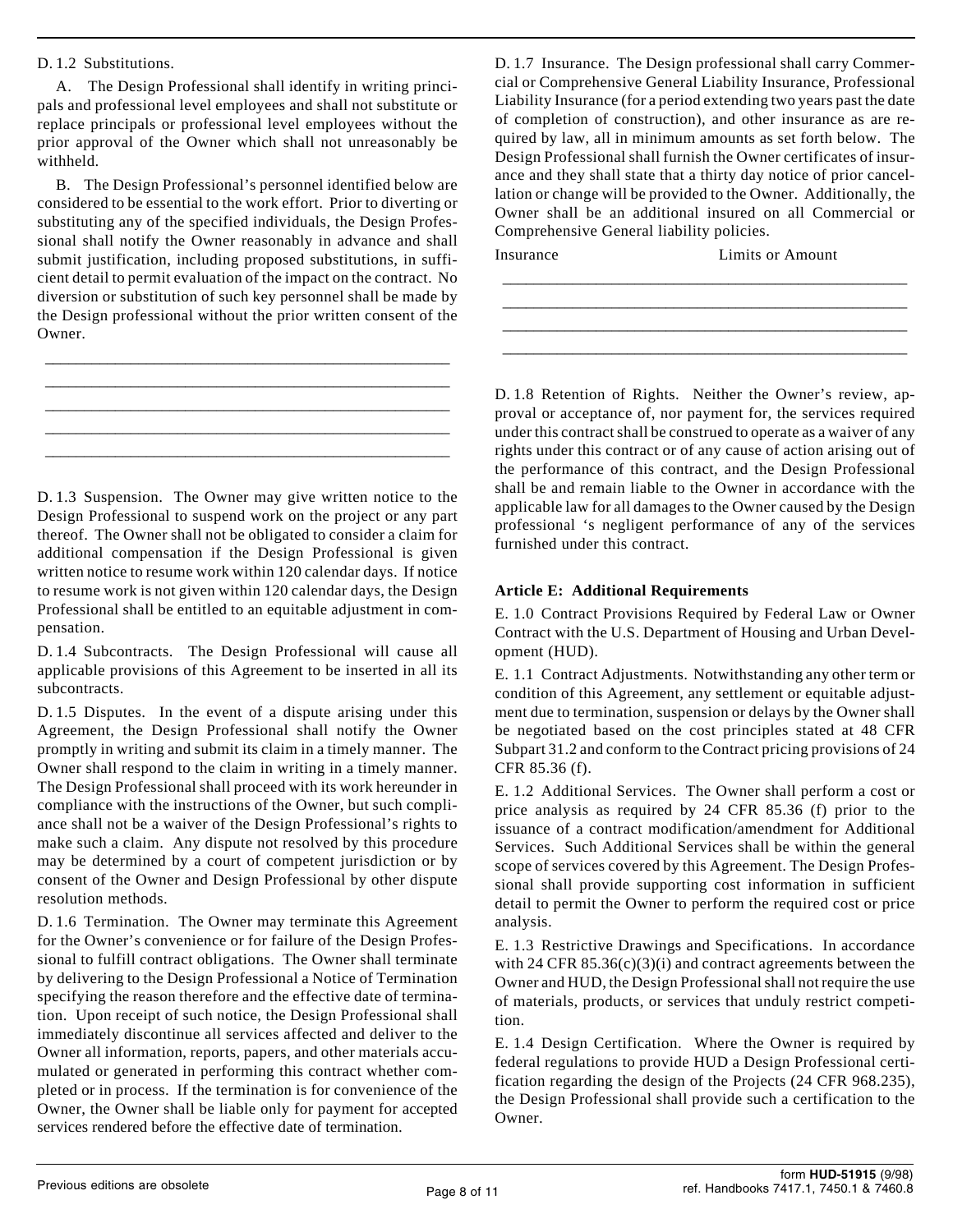E. 1.5 Retention and Inspection of Records. Pursuant to 24 CFR 85.26(i)(10) and (11), access shall be given by the Design Professional to the Owner, HUD, the Comptroller General of the United States, or any of their duly authorized representatives, to any books, documents, papers, and records of the Design Professional which are directly pertinent to that specific Contract for the purpose of making an audit, examination, excerpts, and transcriptions. All required records shall be retained for three years after the Owner or Design Professional and other subgrantees make final payments and all other pending matters are closed.

E. 1.6 Copyrights and Rights in Data. HUD has no regulations pertaining to copyrights or rights in data as provided in 24 CFR 85.36. HUD requirements, Article 45 of the General Conditions to the Contract for Construction (form HUD-5370) requires that contractors pay all royalties and license fees. All drawings and specifications prepared by the Design Professional pursuant to this contract will identify any applicable patents to enable the general contractor to fulfil the requirements of the construction contract.

E. 1.7 Conflicts of Interest. Based in part on federal regulations (24 CFR 85.36(b)) and Contract agreement between the Owner and HUD, no employee, officer, or agent of the Owner (HUD grantee) shall participate in selection, or in the award or administration of a contract supported by Federal funds if a conflict of interest, real or apparent, would be involved.

Such a conflict would arise when:

- (i) The employee, officer or agent,
- (ii) Any member of his or her immediate family,
- (iii) His or her partner, or

(iv) An organization that employs, or is about to employ, any of the above, has a financial or other interest in the firm selected for award. The grantee's or subgrantee's officers, employees or agents will neither solicit nor accept gratuities, favors or anything of monetary value from Contractors, or parties to sub-agreements. Grantees and subgrantees may set minimum rules where the financial interest is not substantial or the gift is an unsolicited item of nominal intrinsic value. To the extent permitted by State or local law or regulations, such standards or conduct will provide for penalties, sanctions, or other disciplinary actions for violations of such standards by the grantee's and subgrantee's officers, employees, or agents or by Contractors or their agents. The awarding agency may in regulation provide additional prohibitions relative to real, apparent, or potential conflicts of interest.

Neither the Owner nor any of its contractors or their subcontractors shall enter into any Contract, subcontract, or agreement, in connection with any Project or any property included or planned to be included in any Project, in which any member, officer, or employee of the Owner, or any member of the governing body of the locality in which the Project is situated, or any member of the governing body of the locality in which the Owner was activated, or in any other public official of such locality or localities who exercises any responsibilities or functions with respect to the Project during his/her tenure or for one year thereafter has any interest, direct or indirect. If any such present or former member, officer, or employee of the Owner, or any such governing body member or such other public official of such locality or localities involuntarily acquires or had acquired prior to the beginning of

his/her tenure any such interest, and if such interest is immediately disclosed to the Owner and such disclosure is entered upon the minutes of the Owner, the Owner, with the prior approval of the Government, may waive the prohibition contained in this subsection: Provided, That any such present member, officer, or employee of the Owner shall not participate in any action by the Owner relating to such contract, subcontract, or arrangement.

No member, officer, or employee of the Owner, no member of the governing body of the locality in which the project is situated, no member of the governing body of the locality in which the Owner was activated, and no other public official of such locality or localities who exercises any functions or responsibilities with respect to the project, during his/her tenure or for one year thereafter, shall have any interest, direct or indirect, in this contract or the proceeds thereof.

E. 1.8 Disputes. In part because of HUD regulations (24 CFR  $85.36(i)(1)$ , this Design Professional Agreement, unless it is a small purchase contract, has administrative, contractual, or legal remedies for instances where the Design Professional violates or breaches Agreement terms, and provide for such sanctions and penalties as may be appropriate.

E. 1.9 Termination. In part because of HUD regulations (24 CFR 85.36(i)(2)), this Design Professional Agreement, unless it is for an amount of \$10,000 or less, has requirements regarding termination by the Owner when for cause or convenience. These include the manner by which the termination will be effected and basis for settlement.

E. 1.10 Interest of Members of Congress. Because of Contract agreement between the Owner and HUD, no member of or delegate to the Congress of the United States of America or Resident Commissioner shall be admitted to any share or part of this Contract or to any benefit to arise from it.

E. 1.11 Limitation of Payments to Influence Certain Federal Transaction. The Limitation on Use of Appropriated Funds to Influence Certain Federal Contracting and Financial Transactions Act, Section 1352 of Title 31 U.S.C., provides in part that no appropriated funds may be expended by recipient of a federal contract, grant, loan, or cooperative agreement to pay any person, including the Design Professional, for influencing or attempting to influence an officer or employee of Congress in connection with any of the following covered Federal actions: the awarding of any federal contract, the making of any Federal grant, the making of any federal loan, the entering into of any cooperative agreement, and the extension, continuation, renewal, amendment, or modification of any federal contract, grant, loan, or cooperative agreement.

E. 1.12 Employment, Training, and Contracting Opportunities for Low-Income Persons, Section 3 of the Housing and Urban Development Act of 1968.

A. The work to be performed under this contract is subject to the requirements of section 3 of the Housing and Urban Development Act of 1968, as amended, 12 U.S.C. 1701u (section 3). The purpose of section 3 is to ensure that employment and other economic opportunities generated by HUD assistance or HUDassisted projects covered by section 3, shall, to the greatest extent feasible, be directed to low- and very low-income persons, particularly persons who are recipients of HUD assistance for housing.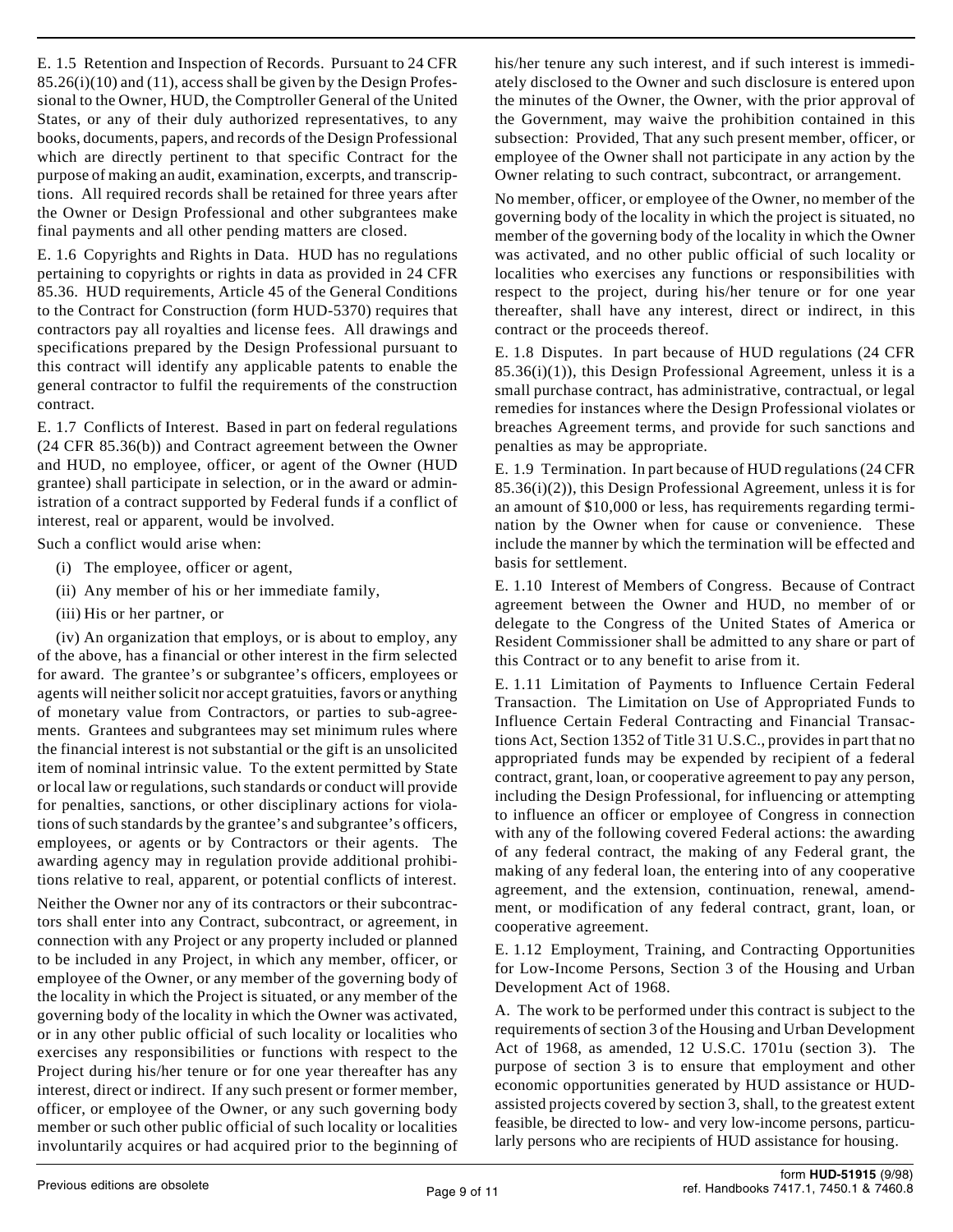B. The parties to this contract agree to comply with HUD's regulations in 24 CFR part 135, which implement section 3. As evidenced by their execution of this contract, the parties to this contract certify that they are under no contractual or other impediment that would prevent them from complying with the part 135 regulations.

C. The contractor agrees to send to each labor organization or representative of workers with which the contractor has a collective bargaining agreement or other understanding, if any, a notice advising the labor organization or workers' representative of the contractor's commitments under this section 3 clause, and will post copies of the notice in conspicuous places at the work site where both employees and applicants for training and employment positions can see the notice. The notice shall describe the section 3 preference, shall set forth minimum number and job titles subject to hire, availability of apprenticeship and training positions, the qualifications for each; and the name and location of the person(s) taking applications for each of the positions; and the anticipated date the work shall begin.

D. The contractor agrees to include this section 3 clause in every subcontract subject to compliance with regulations in 24 CFR part 135, and agrees to take appropriate action, as provided in an applicable provision of the subcontract or in this section 3 clause, upon a finding that the subcontractor is in violation of the regulations in 24 CFR part 135. The contractor will not subcontract with any subcontractor where the contractor has notice or knowledge that the subcontractor has been found in violation of the regulations in 24 CFR part 135.

E. The contractor will certify that any vacant employment positions, including training positions, that are filled (1) after the contractor is selected but before the contract is executed, and (2) with persons other than those to whom the regulations of 24 CFR part 135 require employment opportunities to be directed, were not filled to circumvent the contractor's obligations under 24 CFR part 135.

F. Noncompliance with HUD's regulations in 24 CFR part 135 may result in sanctions, termination of this contract for default, and debarment or suspension from future HUD assisted contracts.

- G. Reserved.
- H. Reserved.
- E. 1.13 Reserved.

E. 1.14 Clean Air and Water. (Applicable to contracts in excess of \$100,000). Because of 24 CFR 85.36(i)(12) and Federal law, the Design Professional shall comply with applicable standards, orders, or requirements issued under section 306 of the Clean Air Act (42 U.S.C. § 1857h-4 transferred to 42 USC § 7607, section 508 of the Clean Water Act (33 U.S.C. § 1368), Executive Order 11738, and Environmental Protection Agency regulations (40 CFR part 15), on all contracts, subcontracts, and subgrants of amounts in excess of \$100,000.

E. 1.15 Energy Efficiency. Pursuant to Federal regulations (24 C.F.R 85.36(i)(13)) and Federal law, except when working on an Indian housing authority Project on an Indian reservation, the Design Professional shall comply with the mandatory standards and policies relating to energy efficiency which are contained in the state energy conservation plan issued in compliance with the Energy Policy and Conservation Act (Pub. L. 94-163 codified at 42 U.S.C.A. § 6321 et. seq.).

E. 1.16 Prevailing Wages. In accordance with Section 12 of the U.S. Housing Act of 1937 (42 U.S.C. 1437j) the Design Professional shall pay not less than the wages prevailing in the locality, as determined by or adopted (subsequent to a determination under applicable State or local law) by the Secretary of HUD, to all architects, technical engineers, draftsmen, and technicians.

E. 1.17 Non-applicability of Fair Housing Requirements in Indian Housing Authority Contracts. Pursuant to 24 CFR section 905.115(b) title VI of the Civil Rights Act of 1964 (42 U.S.C. 2000d-2000d-4), which prohibits discrimination on the basis of race, color or national origin in federally assisted programs, and the Fair Housing Act (42 U.S.C. 3601-3620), which prohibits discrimination based on race, color, religion, sex, national origin, handicap, or familial status in the sale or rental of housing do not apply to Indian Housing Authorities established by exercise of a Tribe's powers of self-government.

E. 1.18Prohibition Against Liens. The Design professional is Prohibited from placing a lien on the Owner's property. This prohibition shall be placed in all design professional subcontracts.

# **Article F: Other Owner Requirements** (if any)

(Continue on additional pages as necessary)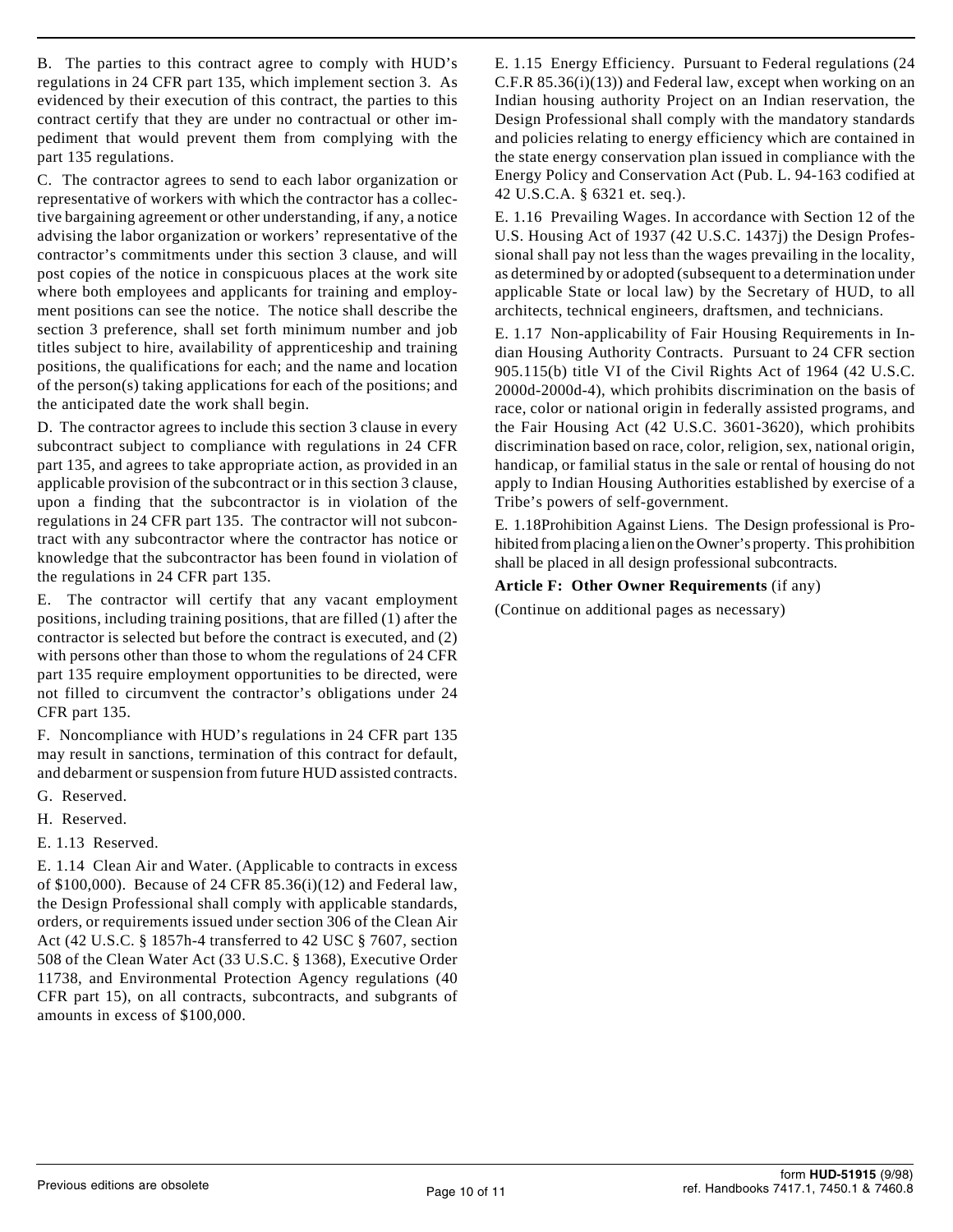This Agreement is entered into as of the day and year first written above.

| Owner                          | Design Professional |                                                                 |
|--------------------------------|---------------------|-----------------------------------------------------------------|
| (Housing Authority)            | (Firm)              |                                                                 |
| (Signature)                    | (Signature)         |                                                                 |
| (Print Name)                   | (Print Name)        |                                                                 |
| (Print Title)                  | (Print Title)       |                                                                 |
| Previous editions are obsolete | Page 11 of 11       | form HUD-51915 (9/98)<br>ref. Handbooks 7417.1, 7450.1 & 7460.8 |